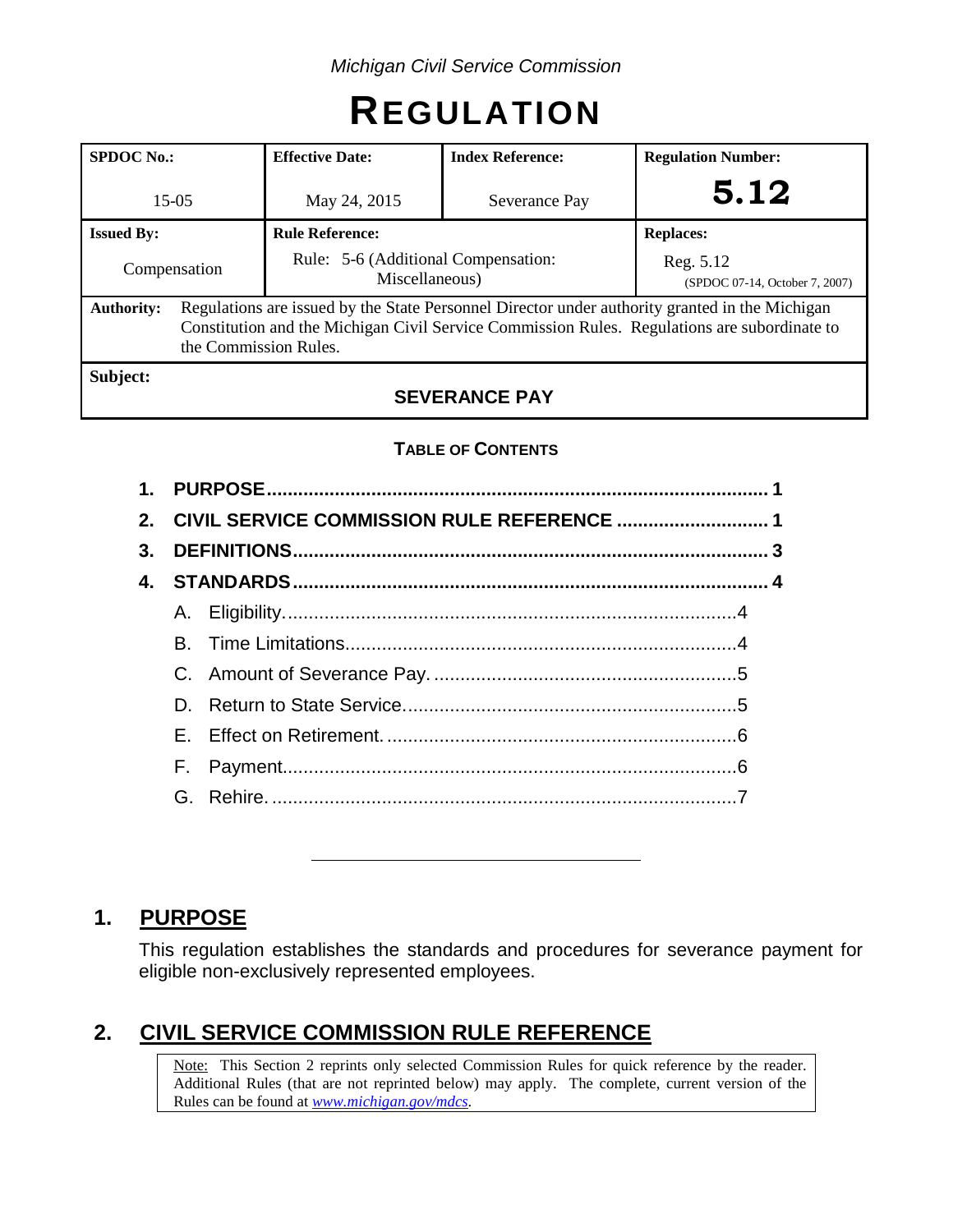## *Rule 5-6 Additional Compensation: Miscellaneous*

*\* \* \**

#### *5-6.10 Severance Pay*

- *(a) Eligibility.*
	- *(1) Employees. The following employees are eligible for severance pay if they meet the criteria in subsection (a)(2) and are not disqualified by the criteria in subsection (a)(3):*
		- *(A) An "agency based" employee of the department of health and human services laid off because of deinstitutionalization of the department of health and human services resident population after October 1, 1996.*
		- *(B) A nonexclusively represented employee who is indefinitely laid off on or after October 1, 1995.*
	- *(2) Criteria. An employee is eligible if the employee was (1) laid off for at least 6 months, (2) was laid off in satisfactory employment status, and (3) was not separated from a temporary or limited-term appointment.*
	- *(3) Disqualification. An otherwise eligible employee is disqualified from receiving severance pay for any of the following reasons:*
		- *(A) The employee dies before accepting payment.*
		- *(B) The employee is hired in any position in the classified service.*
		- *(C) The employee refuses recall to state employment located within a 75-mile radius of the agency from which the employee was laid off.*
		- *(D) The employee is recalled to an indefinite appointment in a position covered by a collective bargaining agreement, in which case the agreement controls.*
		- *(E) The employee is hired for any position outside of the classified service and the initial base hourly rate for the position is 75 percent or more of the employee's final base hourly rate in the position from which the employee was laid off.*
- *(b) Time limits. The appointing authority shall notify an employee of the employee's severance pay option 6 months and 12 months after the layoff.*
	- *(1) The employee may accept in writing the lump sum severance payment at any time after the first notice until 14 calendar days after the second notice. The employee is deemed to have rejected severance pay if the employee does not timely accept the severance pay in writing.*
	- *(2) If the employee accepts severance pay, the appointing authority shall pay the employee within 60 calendar days and remove the employee's name from all recall and layoff lists.*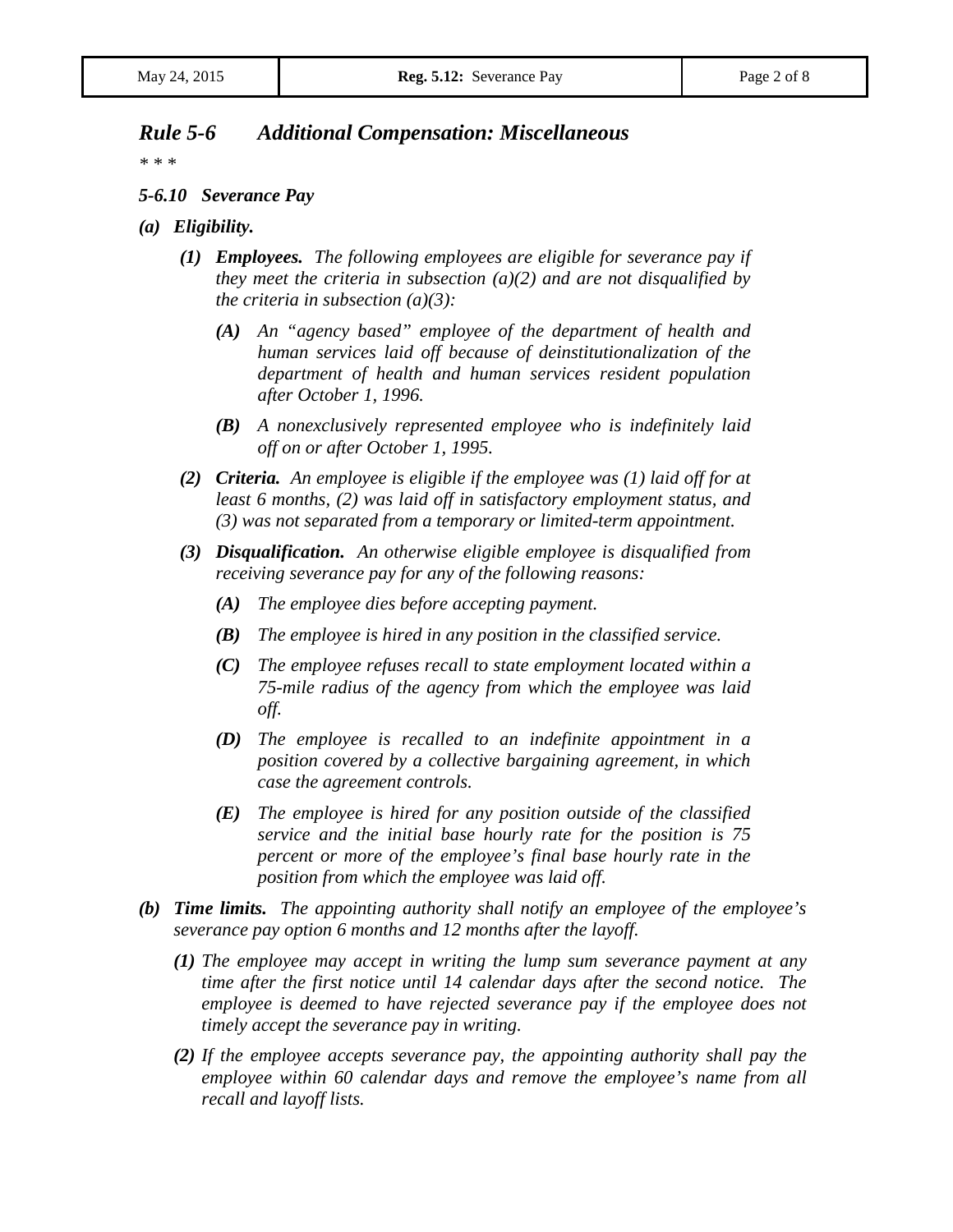- *(3) Acceptance of severance pay constitutes a break in service and terminates any rights to continuous service credits for any purpose, including annual leave accrual and longevity.*
- *(c) Severance pay rates. The severance payment for an eligible employee who accepts severance pay is determined by the regulations and the following table:*

| Years of<br>Service | Weeks of<br>Severance Pay | Years of<br>Service | Weeks of<br>Severance Pay |
|---------------------|---------------------------|---------------------|---------------------------|
| $\mathbf{1}$        | $\mathcal{I}$             | 13                  | 24                        |
| 2                   | 2                         | 14                  | 27                        |
| 3                   | 3                         | 15                  | 30                        |
| $\overline{4}$      | $\overline{4}$            | 16                  | 33                        |
| 5                   | 5                         | 17                  | 36                        |
| 6                   | 7                         | 18                  | 39                        |
| 7                   | 9                         | 19                  | 42                        |
| 8                   | 11                        | 20                  | 45                        |
| 9                   | 13                        | 21                  | 48                        |
| 10                  | 15                        | 22                  | 51                        |
| 11                  | 18                        | 23 or more          | 52                        |
| 12                  | 21                        |                     |                           |

*(d) If an employee receives a severance payment, the employee may be rehired in the classified service only under the conditions provided in the regulations.*

*\* \* \**

# **3. DEFINITIONS**

#### **A. Definitions as used in this Regulation**

- 1. *Layoff* means a termination of active state employment solely as a direct result of a reduction in force.
- 2. *Severance payment* means a lump sum payment in accordance with the approved pay schedule granted to eligible employees in return for forfeiting all recall rights.
- 3. *Week's pay* means an employee's gross pay for 40 hours of work at straight time rates excluding premiums, such as shift differential and "P" rate.
- 4. *Year of service* means one year of seniority (2,080 hours) as defined in the HRMN "continuous service hours" counter.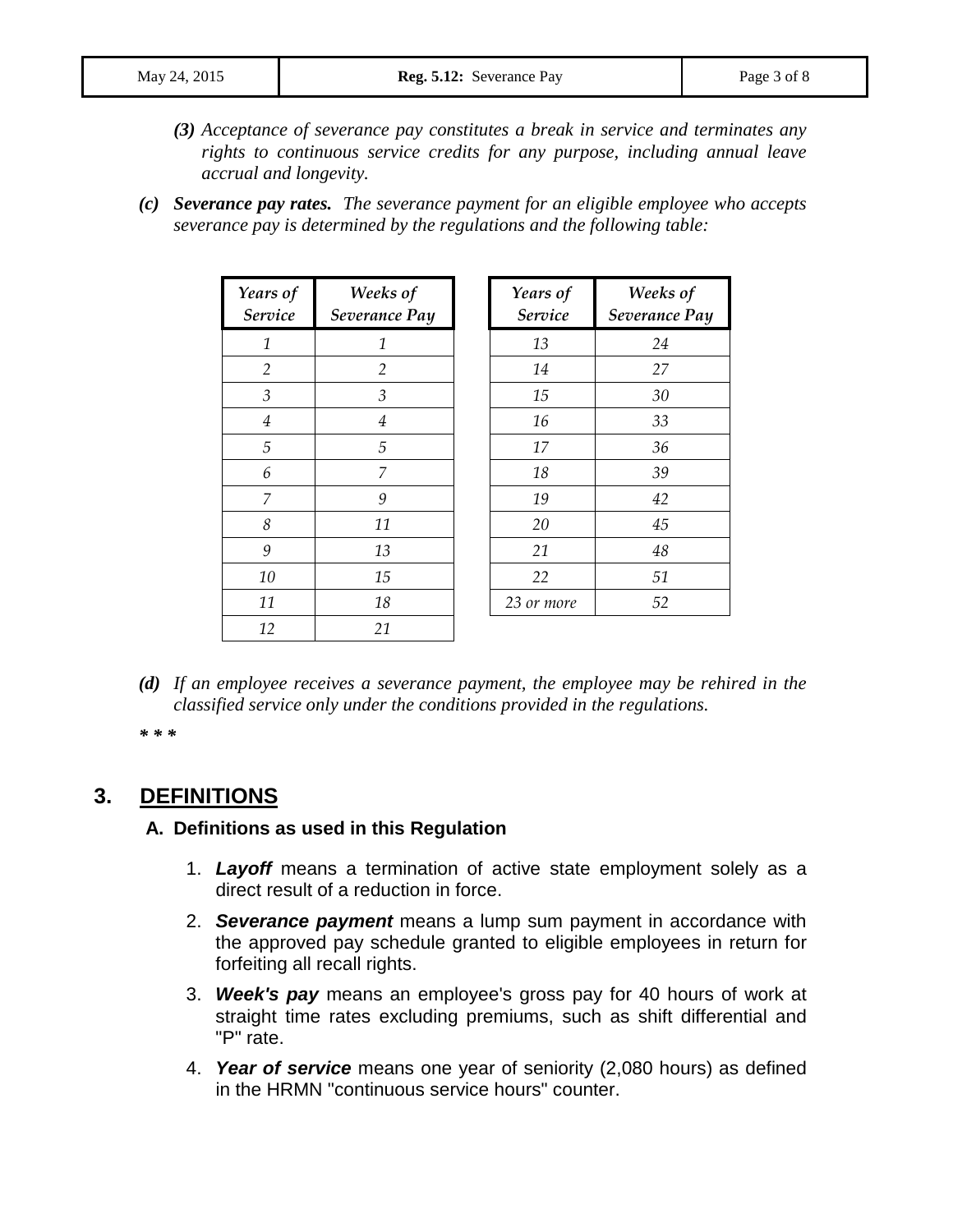# **4. STANDARDS**

## **A. Eligibility.**

- 1. Department of Health and Human Services "agency-based" employees who meet the eligibility criteria of standard A.3. are eligible for severance pay if they have been laid off because of deinstitutionalization of the Department of Health and Human Services resident population after October 1, 1996.
- 2. Nonexclusively represented employees who meet the eligibility criteria of Standard A.3. and who are indefinitely laid off may be eligible for severance pay if monies exist in a special severance fund approved by the Civil Service Commission.
- 3. Employees who meet the above eligibility criteria are eligible for severance pay if they (1) have more than one year of state service at time of layoff; (2) have been laid off for 6 months or more; (3) are in satisfactory employment status; and (4) are not in a temporary or limited-term appointment.
- 4. Otherwise eligible employees are disqualified from receiving severance pay under any of the following conditions:
	- a. The employee dies before accepting payment.
	- b. The employee is hired for any position within the classified service.
		- (1) Disqualification occurs upon date of hire, unless the new position requires completion of a probationary period.
		- (2) Disqualification occurs upon completion of probationary period, if one is required.
			- **Note**: If the required probationary period is not completed and the employee is separated, such time of employment is bridged for purposes of the time limits for severance pay.
	- c. The employee refuses recall to state employment located within a 75 mile radius of the agency from which laid off.
	- d. The employee is permanently recalled to another job in state government covered by a collective bargaining agreement, in which case the agreement will control.
	- e. If the employee is hired for any position outside of the state classified civil service and the initial base hourly rate for that new employment is 75 percent or more of the employee's final base hourly rate of the position from which the employee was laid off.

#### **B. Time Limitations.**

The agency must notify eligible employees of the option of severance pay after 6 months of layoff, and again after 12 months of layoff.

1. The employee may accept in writing the lump sum severance payment at any time from receipt of first notice until 14 calendar days after receipt of second notice. An employee who does not accept severance payment in writing within the prescribed time frame is deemed to have permanently rejected the payment.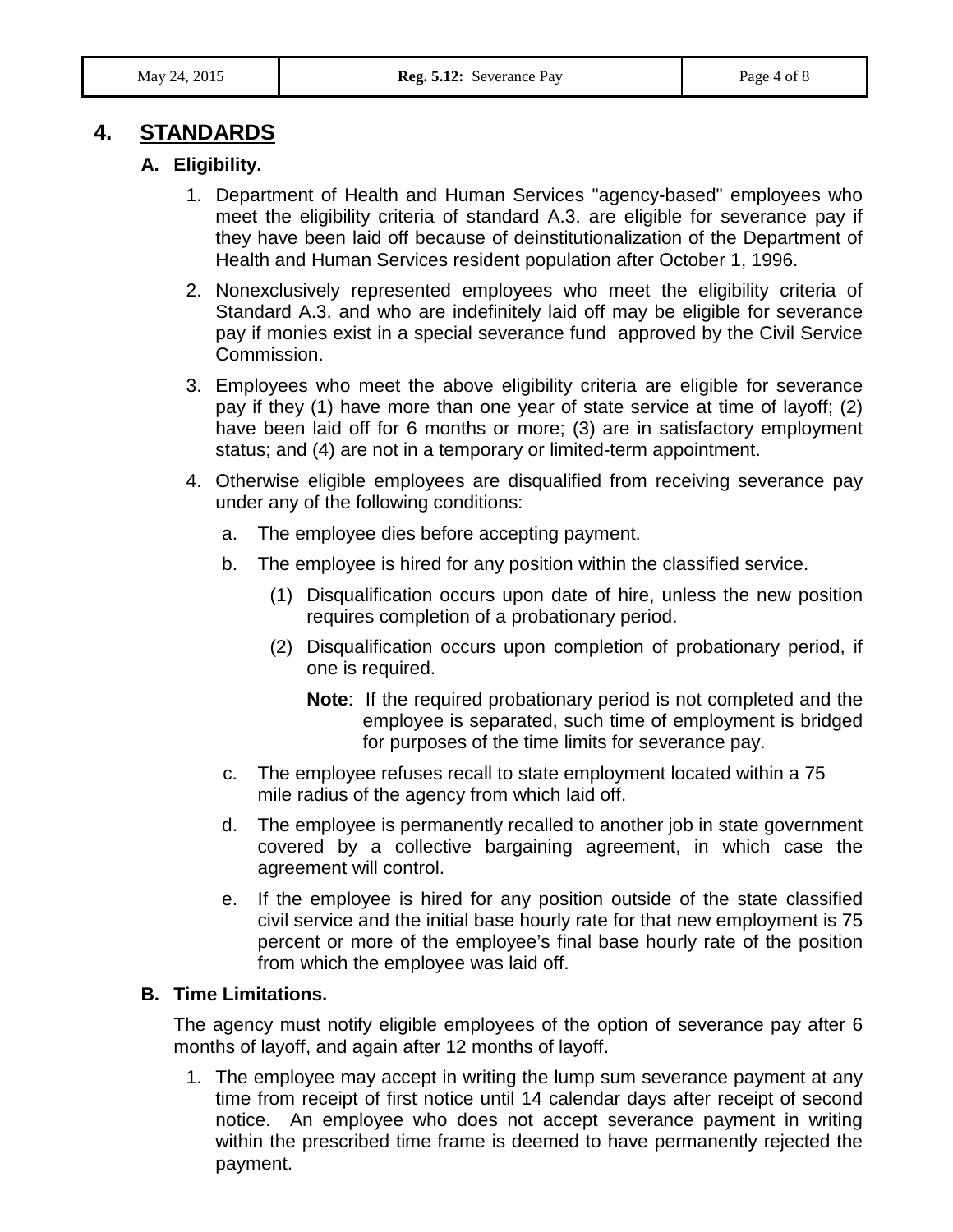- 2. If payment is accepted, the agency must, within 60 calendar days, make payment to the employee and remove the employee's name from all recall lists.
- 3. Acceptance of severance pay constitutes a break in service and terminates rights to continuous service credits for all purposes, including annual leave accrual rate and longevity.

#### **C. Amount of Severance Pay.**

Eligible employees who accept severance payment are paid in accordance with the severance pay table in rule 5-6.10(c).

- 1. The appointing authority deducts from the severance payment any amount required to be withheld by reason of law or regulation for payment of taxes to federal, state, county, or municipal government.
- 2. Eligible employees who work less than full-time (80 hours per pay period) receive a proportional severance payment. The appointing authority calculates the average number of hours the employee worked for the calendar year preceding layoff. This number is used to determine the proportion of time in relation to full-time employment. This proportion is then applied to the severance pay table for purposes of payment.

#### EXAMPLE OF SEVERANCE PAY FOR A LESS THAN FULL-TIME EMPLOYEE

| Average number of hours worked in<br>previous calendar year: | 1,980 hours               |
|--------------------------------------------------------------|---------------------------|
| Full-time employee hours:                                    | 2,088 hours               |
| Proportion (or percentage):                                  | $1,980 = 94.8\%$ of 2,088 |

.948 X severance payment from table = gross amount to be paid

#### **D. Return to State Service.**

#### 1. **An employee recalled to state service before exercising the option of severance pay.**

- a. An employee temporarily recalled for less than 60 calendar days has this time bridged for purposes of counting the time in accordance with standard A.
- b. An employee permanently (more than 60 calendar days) recalled to a position qualifying for severance pay, and subsequently laid off, is eligible for severance pay, if the employee meets all of the requirements of this procedure. The time limits are applied from the date of the most recent layoff.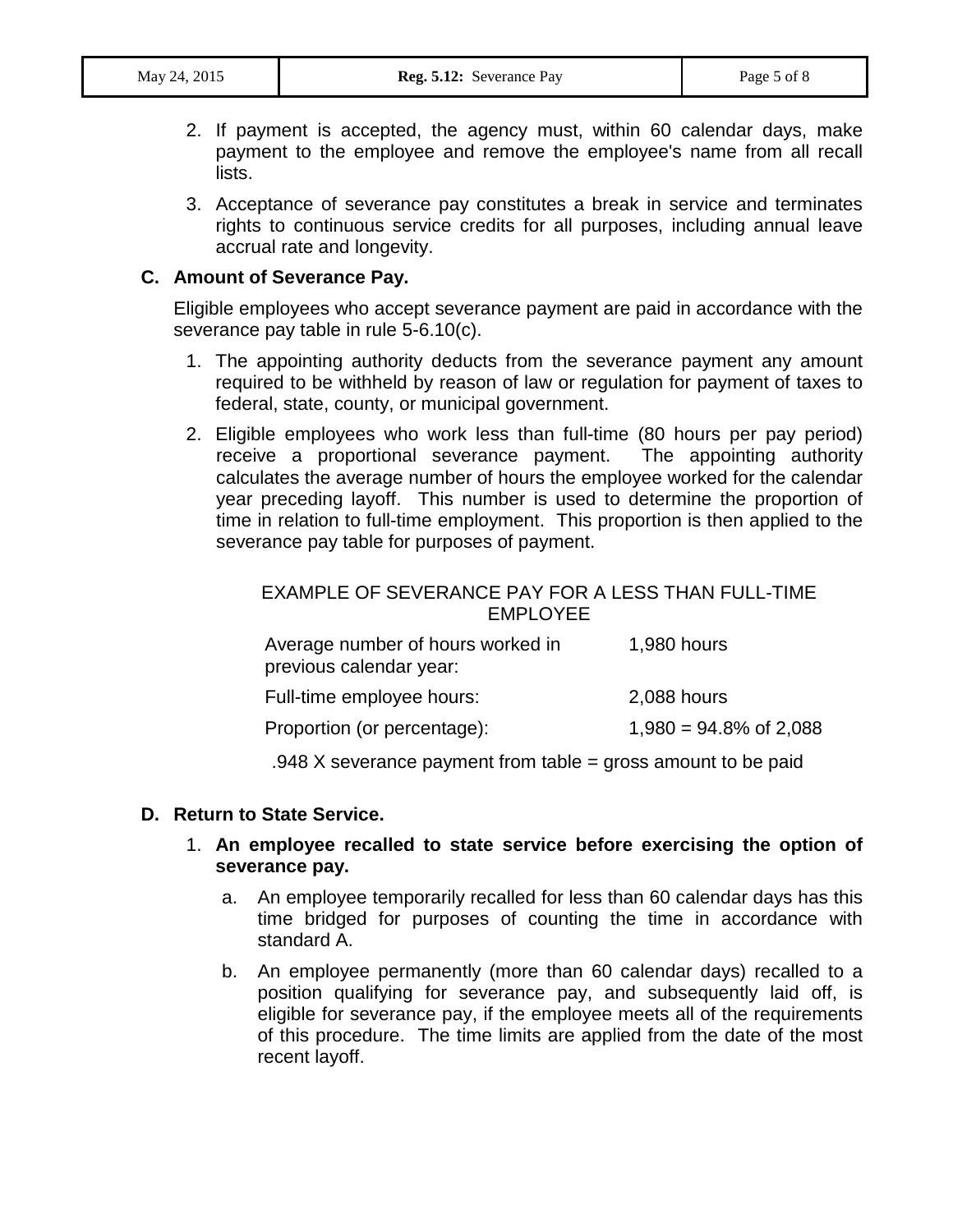#### 2. **An employee who has received severance payment and is rehired into state service.**

- a. An employee rehired after two years have elapsed since receipt of severance payment is treated as any other employee who has separated and returns to state employment.
- b. An employee who returns within two years of acceptance of severance payment must:
	- (1) Repay the state the net amount of the severance payment received.
		- (a) The employee has a 12 month period in which to make repayment to the agency from which severance payment was received.
		- (b) Time limitations for repayment begin with the date of return to state service or upon the completion of any required probationary period.
		- (c) The method and time schedule for repayment must be documented in a written agreement between the employee and the appointing authority.
	- (2) Have current hours restored from prior service hours when repayment of severance pay is made in full.

#### **E. Effect on Retirement.**

The acceptance or rejection of severance pay has no effect on vested pension rights under the State Retirement Act. Severance payment will not be included in the computation of compensation for the purpose of calculating retirement benefits.

#### **F. Payment.**

- 1. The appointing authority must notify eligible employees in writing of the option of severance pay at the completion of six months of layoff and again at the completion of 12 months of layoff.
- 2. Upon receipt of a laid-off employee's written acceptance of the severance pay option, the appointing authority must do the following:
	- a. Provide for payment to the employee by having the necessary forms completed and gross pay adjustment processed.
	- b. Immediately provide copies of the severance pay form to the Office of the State Employer and Civil Service for removal of the name from all recall lists.
		- Note: A laid-off worker whose name is currently included in a candidate pool for consideration at the time the Office of the State Employer or Civil Service receives notification of the severance payment remains eligible for appointment.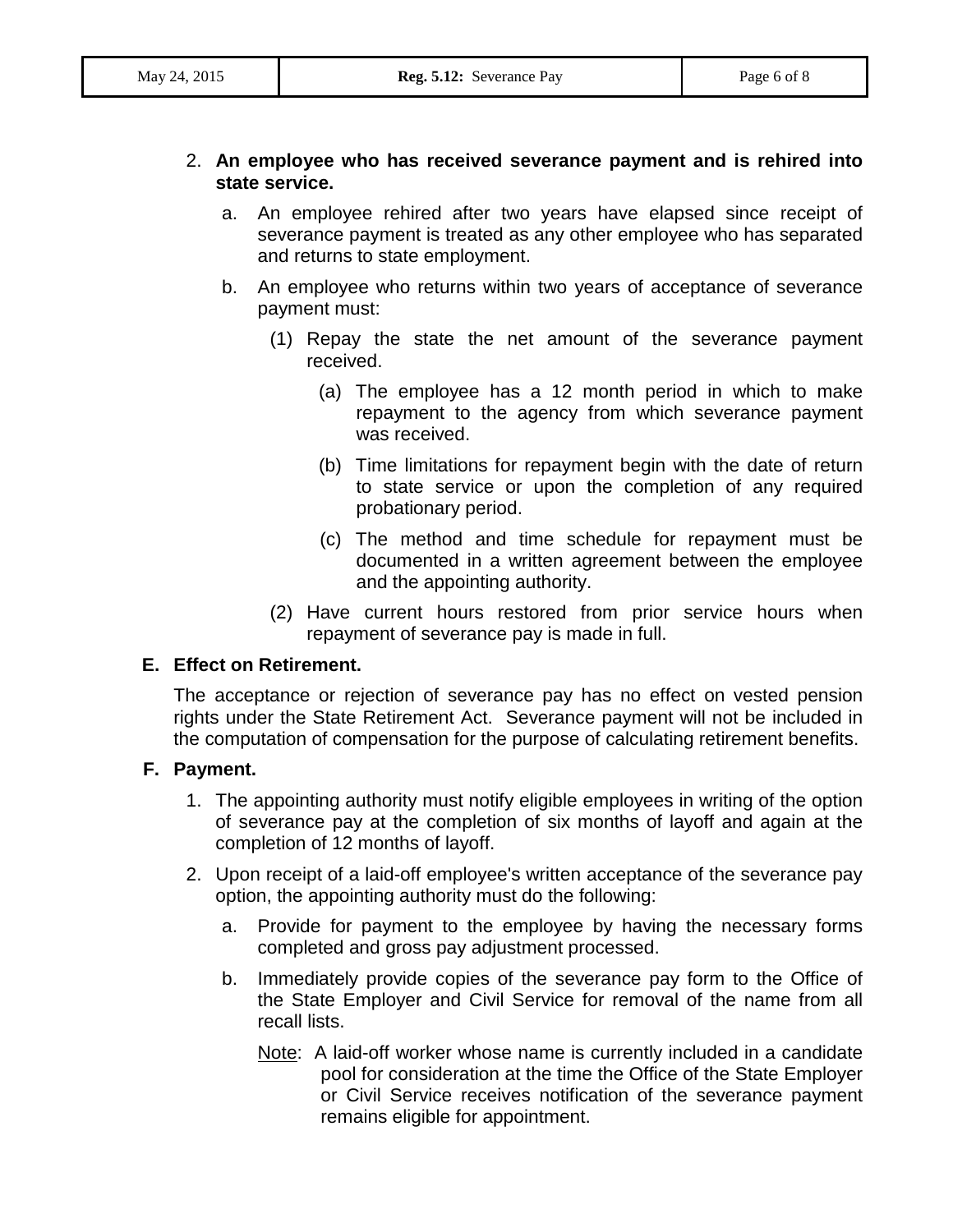#### **G. Rehire.**

- 1. After more than two years have elapsed since an employee has received severance payment, the employee is only returned to the state service as either a new hire or a reinstatement in accordance with regular procedures for such appointments. All state service time before receipt of severance pay is transferred to the prior service counter, and cannot be restored as continuous service credit under any condition.
- 2. If an employee who has received severance pay is returned to state service within 2 years from the date of receipt of such payment, the employee is subject to the following:
	- a. The employee is initially returned to state service as a reinstatement. Current continuous service time which existed at the time of the severance payment is transferred to the prior service counter.
	- b. If the employee returns to state service in a different calendar year from the one in which the payment was made, the employee is credited with an initial annual leave grant of 16 hours. The employee is credited with annual leave at the rate of four hours for each 80 hours of completed service in the same manner as a new hire.
	- c. The employee is notified in writing that contact must be made with the appointing authority of the agency from which the severance payment was made to arrange for a repayment schedule for both severance payment and sick leave payoff (if applicable).
	- d. The employee must notify the current agency in writing of the arrangements that have been made and the time frame within which they are to be completed.
	- e. The employee is treated as a newly reinstated employee during the entire period of repayment. The employee accrues annual leave at the rate of four hours for each 80 hours of paid service and, even if the employee had been previously eligible for longevity payment, does not receive credit for this period of time toward an annual longevity payment.
	- f. At the completion of repayment, the employee's current agency changes the reinstatement to a return from layoff.
		- (1) The agency restores to the continuous service hours counter from the prior service hours counter, those hours the employee had in the continuous service hours counter at the time the severance payment was made.
		- (2) The agency re-credits all sick leave hours the employee had at the time that the severance payment was made.
		- (3) If the employee qualified for an initial longevity payment, but had not received one before being laid off, the agency must make this initial payment to the employee.